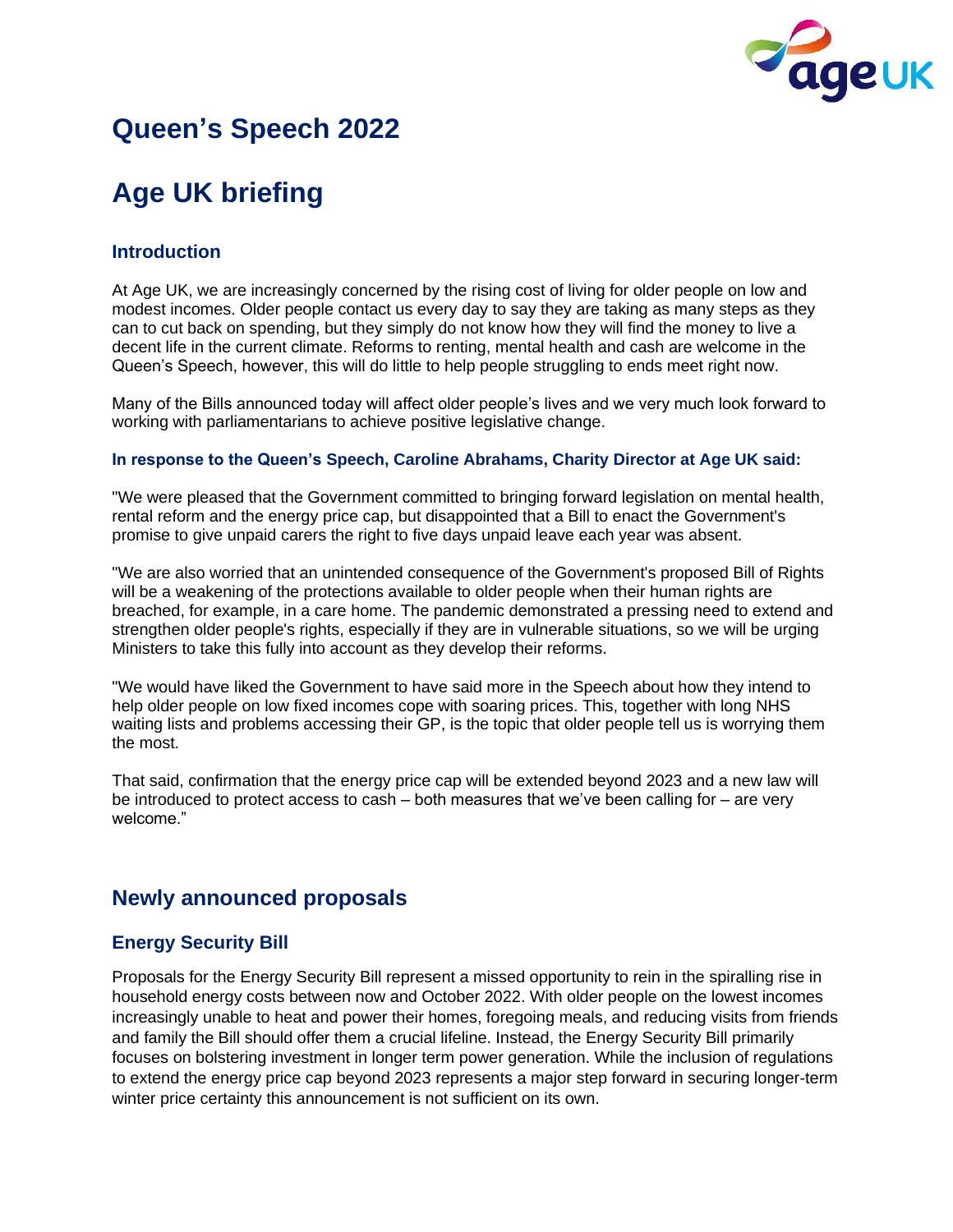

The Government must understand that for older people on low fixed incomes, relying solely on their State Pension and benefits, there are simply no more cuts they can make to their spending to cover the cost of their energy bills and other essentials. Without intervention, they face hardship on a truly frightening scale. Age UK analysis shows that 2 million older households will be unable to cover their essential spending this year. The Government needs to add short and medium term consumer support to the Energy Security Bill.

#### **What Age UK would like to see from the Bill:**

- Targeted payments of £500 to those on the lowest incomes to help mitigate the impact of energy price increases.
- Provide further targeted support to improve household energy efficiency for those on the lowest incomes, ensuring a sustainable long-term solution to spiralling bills
- Establish a price cap or alternative protection for households off the gas grid who are reliant on solid and liquid fuels which are not protected by Ofgem's price cap (e.g. oil, smokeless fuel and bottled gas).
- Introduce improved social tariffs into the energy market.

## **Renters' Reform**

The proportion of households headed by older renters has doubled in the last fifteen years. Furthermore with the proportion of households headed by middle-aged renters trebling, more and more people will be growing old in the private rented sector. The Renters' Reform Bill is a once-in-ageneration opportunity to make changes that will protect their rights, ensure they have the power to use them and give them long-term security in their home. Age UK has joined forces with housing organisations to call for an end to Section 21 evictions and for renters' rights to be strengthened so that everyone who rents has a safe place to call home – now and in the future.

#### **What Age UK would like to see from the Bill:**

- New or extended grounds for possession do not create a backdoor for the continuation of 'no-fault evictions', such as landlords only having to provide a very low standard of proof for selling their property.
- Reforms are designed to make it easier for private tenants and private landlords to make home adaptations.
- Any measures to speed up the courts do not undermine the ability of tenants to challenge possession proceedings through the courts. Any changes are simple and easy for tenants to understand.

## **Bill of Rights**

Age UK is very concerned that this Bill will significantly weaken the rights framework that protects all of our rights, including those of older people, especially when they have interactions with health and care services. Older people already face numerous barriers to accessing justice due to physical or mental ill health, cost and difficulties in navigating a complex system at a time they may be at their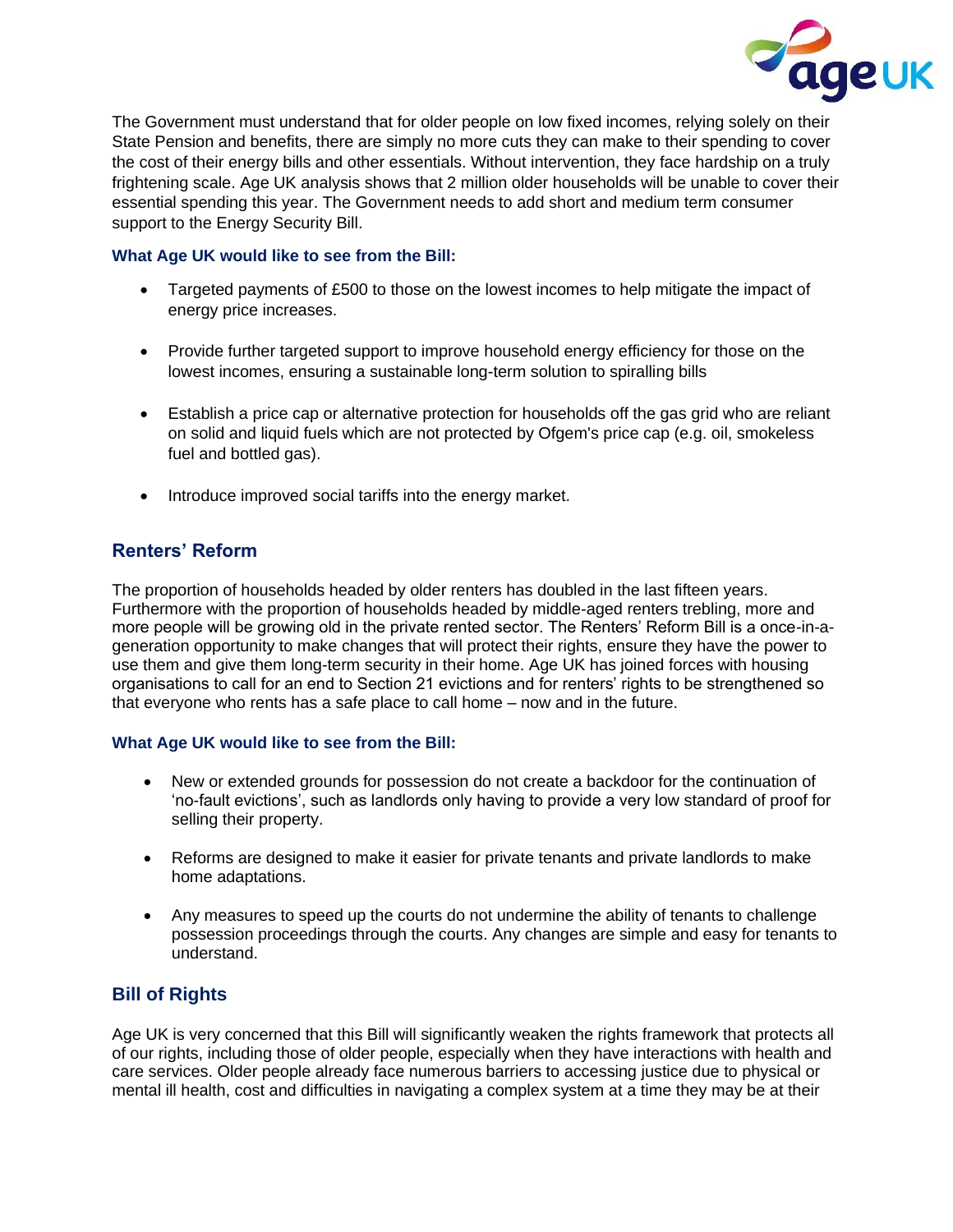

most vulnerable. The responsibility to prove a significant disadvantage to make a human rights claim will make it even harder for older people to take a human rights case to court.

We are also concerned that proposals to limit recourse to damages based on an individual's previous conduct will undermine the principle of universality of human rights and have a disproportionate impact on older migrants, older people from communities with high levels of police intervention, older prisoners, and older people affected by certain medical conditions, including dementia, where an individual's behaviour may not meet a perception of 'standard conduct' due to medical reasons. Plans to limit the obligations that public bodies must put into practice to respect human rights will also affect the mechanisms by which older people can challenge poor treatment and hold public bodies to account.

#### **What Age UK would like to see from the Bill:**

- The Government reconsider proposals to limit positive obligations and ensure that older people do not face increased barriers to seeking justice as a result of these proposals.
- Older people have faced serious breaches of their human rights during the Covid-19 pandemic. The Bill of Rights must ensure that older people's rights are protected and they are not excluded from plans for pandemic recovery.
- Older people living in residential care homes do not have recourse to the Human Rights Act if they fund their care, whilst those funded by a public authority enjoy better protections. The Bill of Rights should seek to address this anomaly, protecting older people who fund their residential care.

### **Draft Mental Health Act Reform Bill**

In undertaking necessary improvements to the Mental Health Act (MHA) it is vital to ensure reforms appropriately consider the needs of older people. Older people make up 20% of the total of people who are detained under the MHA in hospitals, mental health units or other specialised secure services. Age UK welcomes the Government's commitment to improve the experiences of people impacted by the MHA through legislative change, as well as through policy, practice, and service delivery.

In particular, we welcome the emphasis on ensuring older people, and their significant others, have a greater say in their treatment options, more involvement in care planning and have the opportunity to be better supported by an advocate, as well as seeking to address race inequalities.

#### **What Age UK would like to see from the Bill:**

- The involvement of the person and their significant others in treatment options before, during and after detention placing the individual affected and their carer at the heart of this process.
- Ensuring facilities that admit older people are equipped to meet wider health and care needs, including specific training to understand the needs of older people.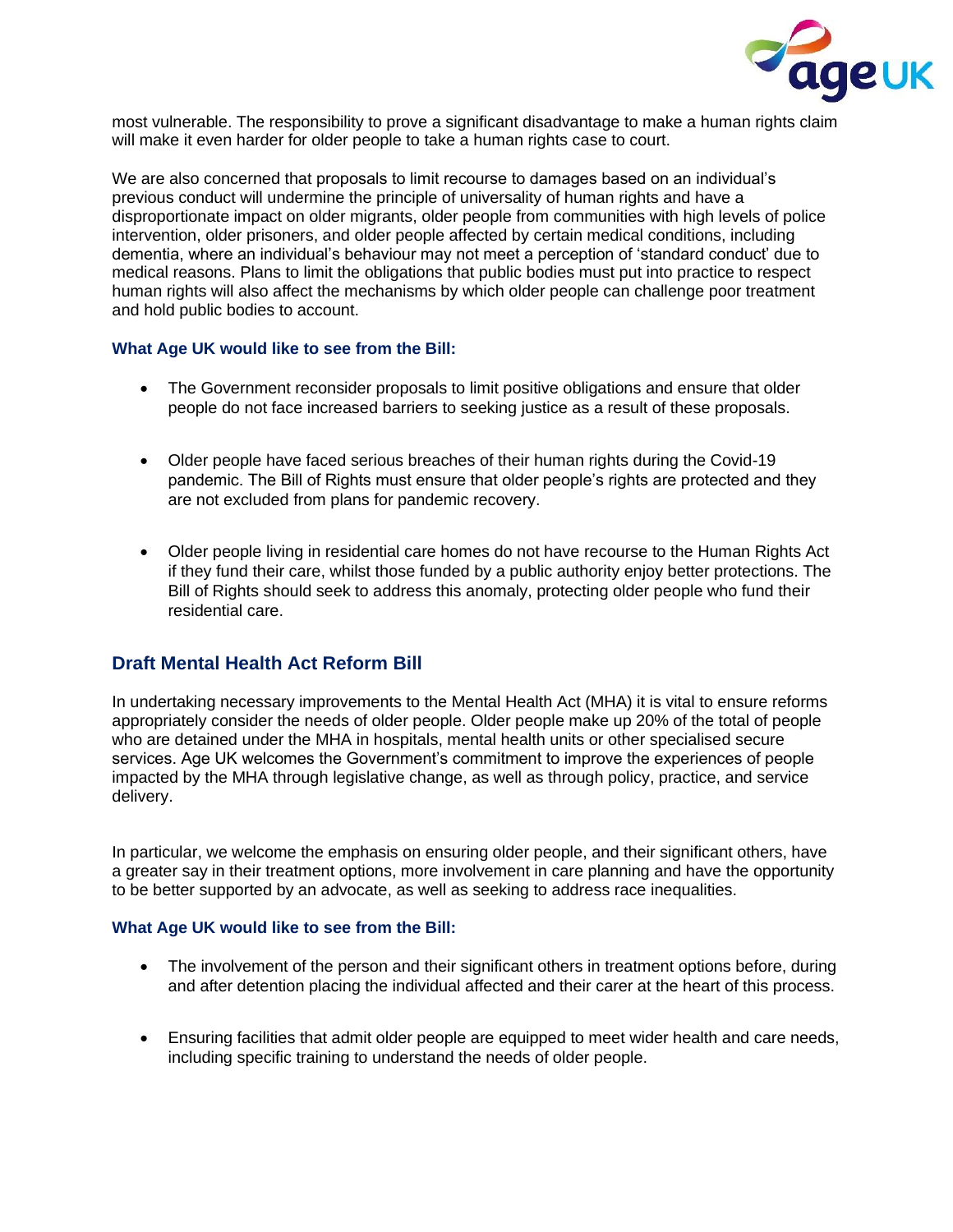

- A review of the current funding streams for older people who have been detained to ensure they receive the best care possible following detention.
- A clear framework for tackling race inequality in policy and practice.

## **Online Safety Bill**

Age UK welcomes the introduction of the Online Safety Bill, which has the potential to transform online behaviour. We are pleased the Government intends to include paid-for advertising in the scope of the Bill, which will help combat scams and boost the confidence of digitally excluded older people to go online. To make the legislation work, there must be proper resources dedicated to monitoring and enforcing it – online scams and fraud are a scourge of our digital society, often targeting older people for exploitation, and no stone must be left unturned to combat the criminals who perpetrate it.

#### **What Age UK would like to see from the Bill:**

- A comprehensive package to tackle online scams, including paid for advertising
- Ofcom to be given sufficient powers and resources to take meaningful action to prevent, stop and prosecute online scams and their perpetrators.
- Proper enforcement from the authorities, including greater intervention from the police in tackling scams and fraud
- Investment in support to help digitally excluded older people go online

## **Financial Services and Markets Bill**

Age UK is pleased that the Government will bring forward legislation to protect cash. About 10 million people would struggle to cope in a cashless society (RSA, 2022), including many older people, and it is vital that free access to cash is protected for now and in the future. We also believe that the legislation should go further and safeguard essential physical banking services, which provide a lifeline to many older people, in particular those who are digitally excluded or rely on making transactions in person for other reasons.

We look forward to working with the Government to ensure the legislation meets the needs of older consumers. The Bill will also give the regulator the power to force banks to reimburse victims of push payment fraud, which given the failure of the voluntary code is a welcome and much needed statutory power.

#### **What Age UK would like to see from the Bill:**

- Free access to cash protected for all consumers, including when they are unable to leave their own homes.
- The future of physical banking services must be safeguarded, so all older people can carry out basic banking transactions within a reasonable distance from their homes, including for people living in rural locations.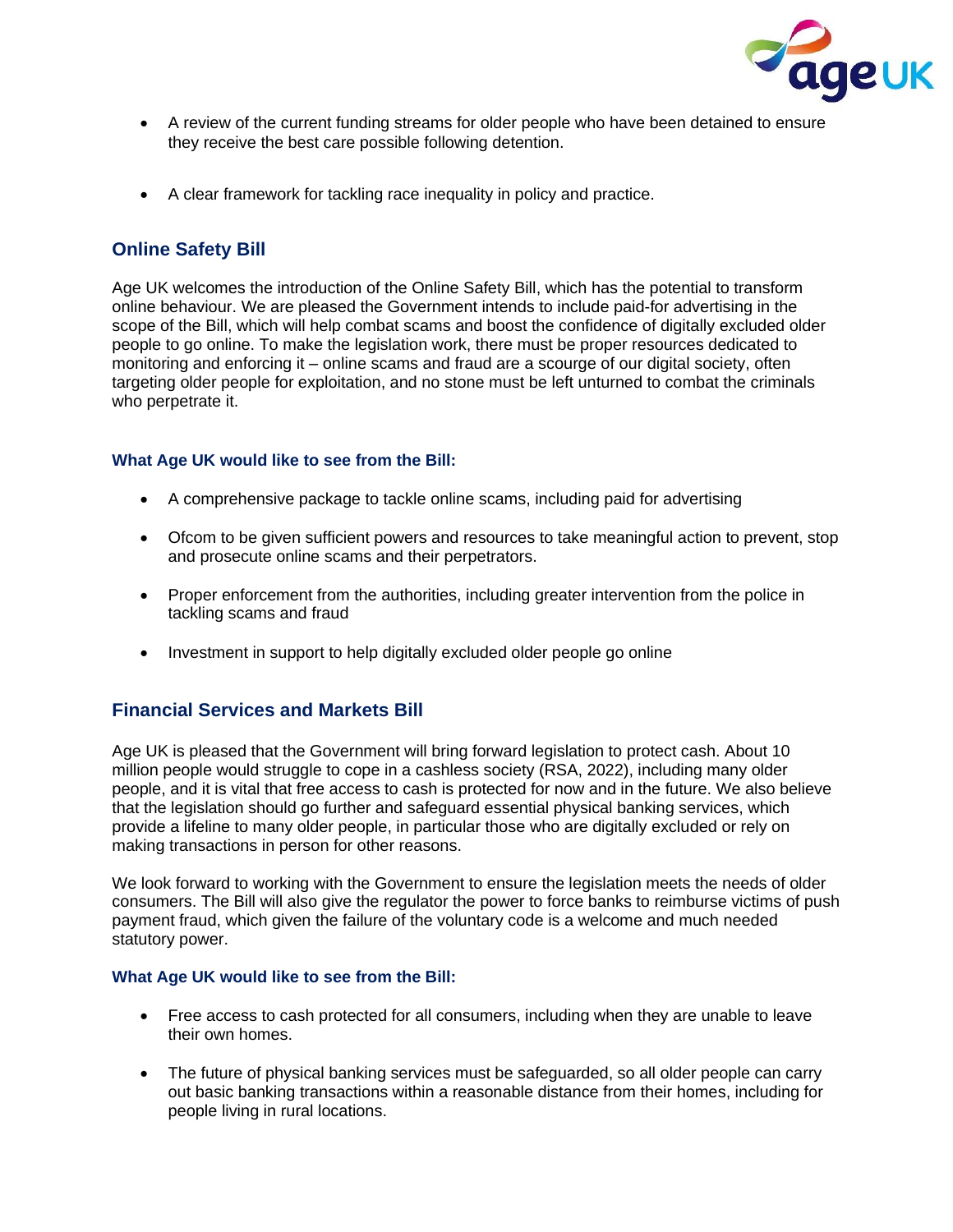

• Once the regulators have the power to force banks to reimburse victims of push payment fraud, they should put it into force as soon as possible.

## **Employment Bill**

We are extremely disappointed that the Government has failed to act on its promise to improve employment outcomes for many older workers and carers. The promise to introduce a statutory right to five days of unpaid leave for caring responsibilities rings hollow, and although it is not the ideal solution to help many carers it was a definite step in the right direction. We urge the Government to introduce this as soon as possible, via another legislative route if possible. Similarly, given the substantial change the pandemic has had on working environments, it is time to improve the Right to Request flexible working to ensure the system is 'flexible by default'.

#### **What Age UK would like to see from the Bill:**

- Legislation to create a statutory right to Carers' Leave brought forward at the earliest opportunity
- A system of 'flexible by default' was created so all workers have the best opportunity to access flexible working, starting with making the Right to Request a 'day one' right
- An improvement to sick pay, so low paid workers do not lose out when they are off sick

### **Elective Recovery**

No one in need of treatment should be waiting years to receive it. In clearing the backlog, the NHS must prioritise people based on need, including those that have been waiting the longest. The NHS must protect against any risk that the system simply prioritises less complex patients at the expense of those older people living with multiple conditions and chronic pain. We are equally concerned about the huge numbers of people that have as yet unidentified need living in the community and the many older people who are not able to expect the preventative and supportive care that can reduce their need for treatment in the first place.

We welcome the Government's commitment to deliver 17 million more diagnostic tests over the next three years. This must be part of wider efforts to better support older people in the community and to accelerate commitments made in the NHS Long Term Plan to prevent deteriorating health. The elective care recovery will not be achieved unless the number of new patients is reduced through prevention and if avoidable hospital admissions continue to limit overall bed capacity.

#### **What Age UK would like to see in the Elective Recovery plans:**

- Focus on primary and community care, alongside elective recovery, so that older people's health needs are met post-pandemic.
- Commitments to provide the required health and care following diagnostic testing.
- Prioritisation of elective procedures based on clinical need, which does not disadvantage older people.